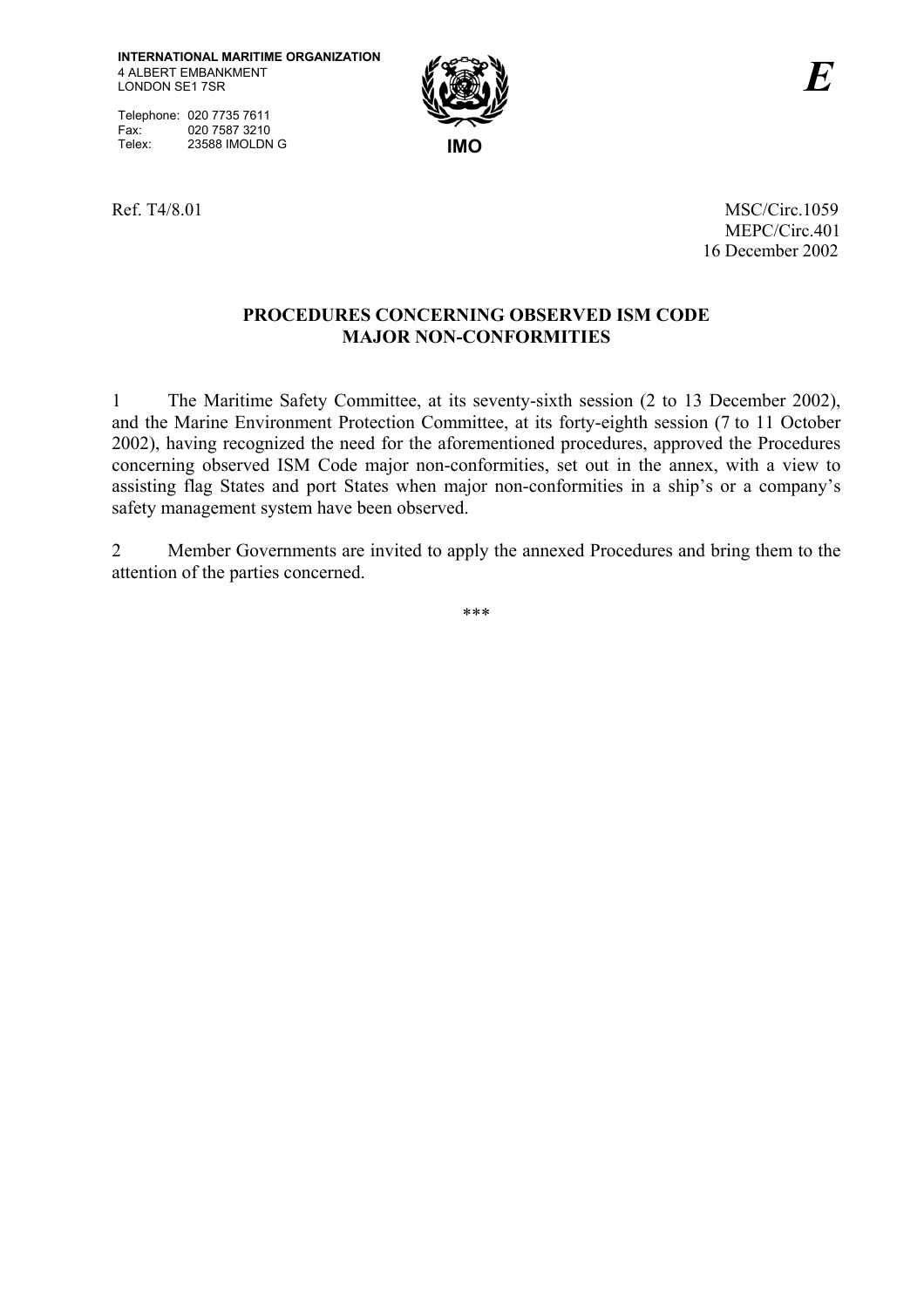## **ANNEX**

## **PROCEDURES CONCERNING OBSERVED ISM CODE MAJOR NON-CONFORMITIES**

1 Administrations and recognized organizations acting on their behalf should ensure that they are fully cognizant of uncorrected major non-conformity raised at ISM Code audits. A major non-conformity found may be downgraded to a non-conformity if the Administration or recognized organization is satisfied that effective corrective action is being taken. A major non-conformity raised on a ship should be downgraded before the ship sails. A schedule not exceeding three months should be agreed for completion of the necessary corrective actions. Where the Administration allows a major non-conformity to be downgraded, at least one additional audit should be carried out within the time frame indicated in the agreed corrective action plan to verify that effective actions are taken.

2 Upon request of the port State, the Administration should provide relevant information available to the Administration concerning the current validity of the Document of Compliance presented by the ship.

3 In the event more than one Administration and/or recognized organization is involved in the ISM certification process, any major non-conformity that leads to withdrawal of a Document of Compliance or Safety Management Certificate, or that has been allowed to be downgraded and that corrective actions have been satisfactorily completed, the involved Administration and/or recognized organization should report the action taken to the other Administration and/or recognized organization.

4 A company whose Document of Compliance has been withdrawn should not be issued with an Interim Document of Compliance. Furthermore, a new Document of Compliance should not be issued unless an initial verification or an additional verification to the extent and scope of an initial verification has been carried out. The new Document of Compliance should have an expiry date, the same as the withdrawn document.

5 Where the associated Safety Management Certificates are withdrawn as a result of the withdrawal of Document of Compliance caused by a major non-conformity, new Safety Management Certificates should not be issued unless the Document of Compliance has been reinstated and a verification to the scope of an initial verification has been carried out on board the ships on a representative sample basis. At least one ship of each type operated by the company should be verified.

6 For a ship where the Safety Management Certificate appears valid, but the Companyís Document of Compliance has been withdrawn, the Administration or a port State ascertaining the withdrawal should ensure that the ship does not operate until the Document of Compliance is reissued. Such steps may include detention, revocation of operating permits or other action necessary to ensure compliance with the ISM Code.

7 For a ship where the Safety Management Certificate has been withdrawn, the Administration or port State ascertaining the withdrawal should ensure that the ship does not operate until the Safety Management Certificate is reissued. Such steps may include detention, revocation of operating permits or other action necessary to ensure compliance with the ISM Code.